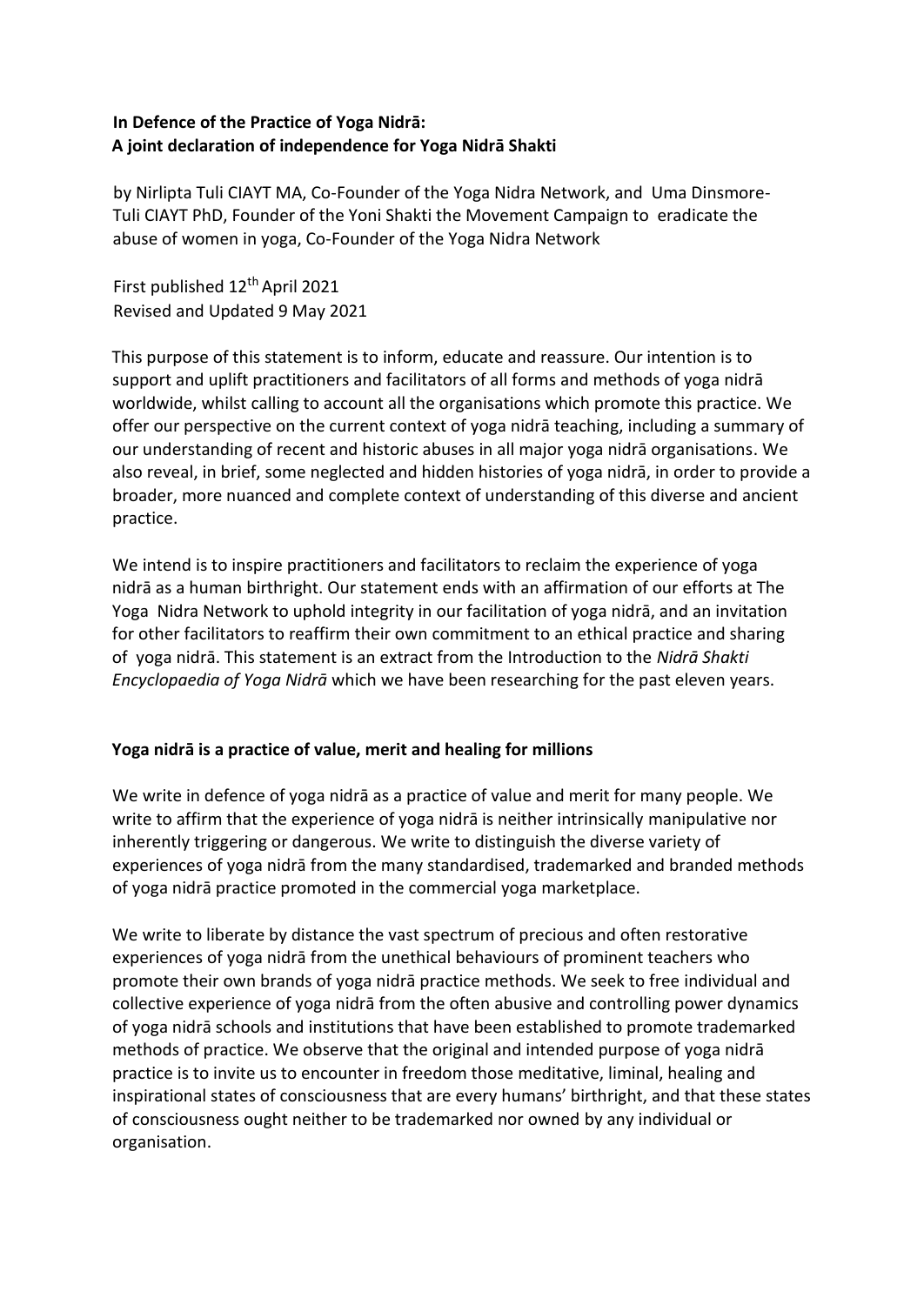Sadly the practice of yoga nidrā in the transnational, transactional yoga world has become commodified to such an extent that it is now intimately associated with the commercial brands owned by those who profit from the promotion of their own trademarked methods of practice. There are very many good individuals within all of these organisations, sharing valuable work with skill, kindness and compassion. It is however important to observe that founders and lead teachers of these organisations have proven histories of a variety of abuses and harassments of their students, and so the association of yoga nidrā with these institutions has tarnished the reputation of yoga nidrā, since many people only know the practice through trademarked methods that have been promoted by these organisations and by prominent teachers with well-marketed brands. These organisations and schools tend to promote origin and discovery stories of yoga nidrā that privilege their own founders, and/or neglect to inform students and practitioners of the older, indigenous roots of the practice. They also tend to marginalise or exclude those aspects of yoga nidrā history (including evidence of abuses within their own organisations) that do not enlarge and affirm the power of their own founders and lead teachers.

We write in defence of yoga nidrā because we feel a duty to state clearly that none of these organisations and individuals accurately define the hybrid history or truly diverse and inclusive nature of the practice they have standardised, trademarked and branded.

We write in support of all those ethical and independent facilitators of yoga nidrā who share this valuable practice with integrity and kindness, thereby bringing much goodness and healing into this world.

We affirm that there is a vast difference between the authoritarian, often sleep-prohibitive, standard, one-size-fits-all scripts that many people may believe to be yoga nidrā, and the kind of responsive and intuitive yoga nidrā facilitation that gives agency and power to practitioners.

We honour the neglected ancient global substratum of indigenous trance practices allied to nidrā, and we seek to illumine the hidden history of yoga nidrā, as 'her-story' whose suppression by those whose trademarking of their own brands of yoga nidrā has led to neglect of the divine personification of Nidrā Shakti Devī at the heart of all forms and methods of yoga nidrā.

Nidrā Shakti (the power of rest) is the active ingredient in all forms and methods of the practice of yoga nidrā. The nature of the experience of the practitioner during yoga nidrā is shaped largely by how the practice is facilitated, and rests upon facilitators' skills and capacities to invite practitioners into relationship with the potent active ingredient of yoga nidrā shakti, literally the power of sleep. The facilitator's capacity to do this depends in turn upon the nature of their own relationship with this power.

#### **Some preparatory definitions**

For clarity of meaning around the terms used in this statement, please know that when the term yoga nidrā is mentioned, it may refer to one of three main categories, because there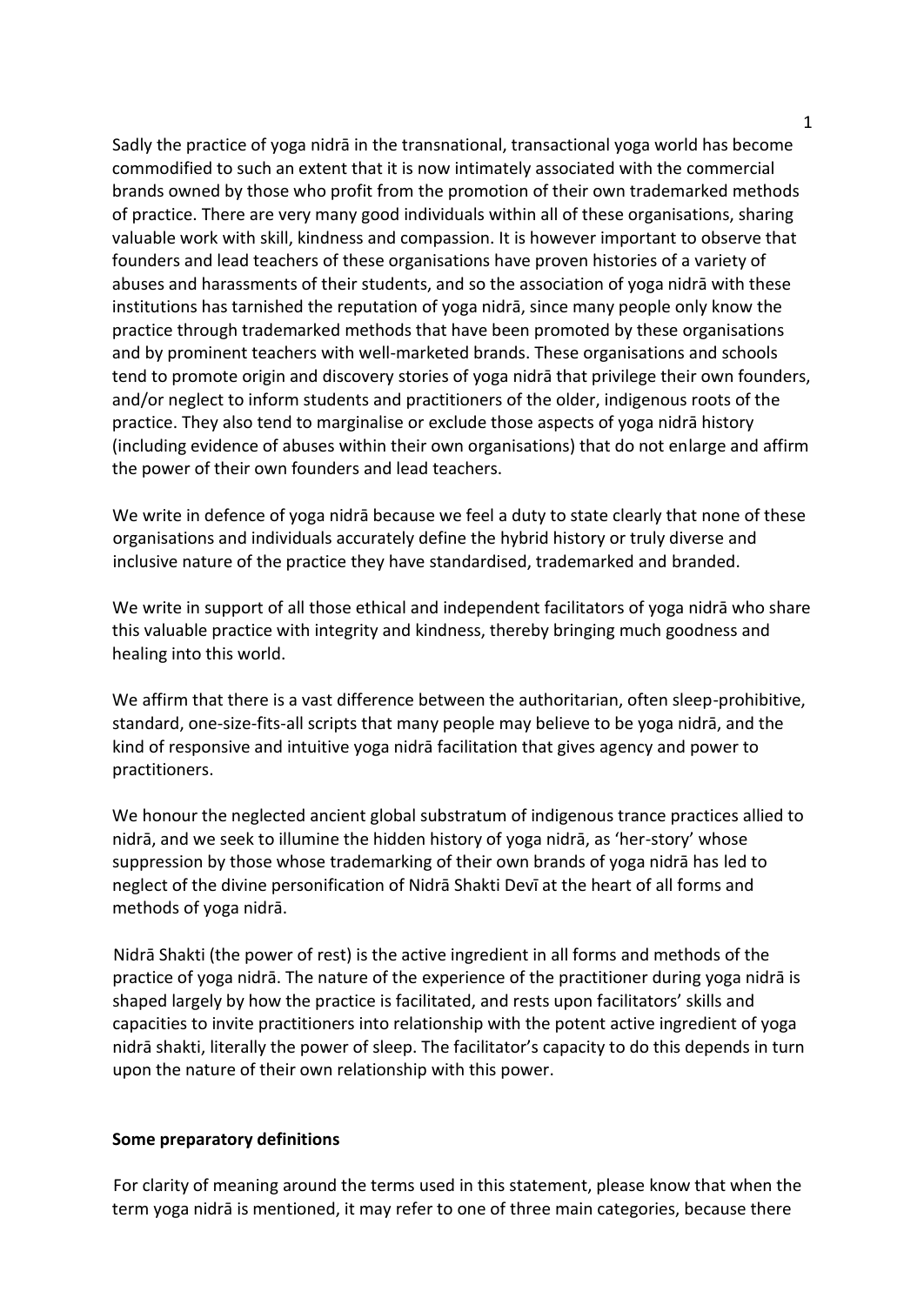are *three* different meanings to the term yoga nidrā: 1. a description of particular state/s of consciousness described in traditional yogic literature as yoganidrā; 2. a divine personification named Yoga Nidrā Devī /Yoga Nidrā Śakti [Shakti]; or, 3. recently developed practices of yoga nidrā as currently taught in contemporary yoga schools, institutions, and other organisations.

Each of these three different meanings of the term yoga nidrā has value and import. Sadly, in most recent writings about yoga nidrā, only the third meaning of the term [*contemporary practices of yoga nidrā as currently taught in transnational yoga schools, institutions, and other organisations*] is usually ever discussed. This limits our understanding of the experience of yoganidrā and the techniques used to enter that state, and dishonours by neglect the original indigenous sources of contemporary practices intended to invite us to experience the state of yoganidrā. It also dishonours by omission the goddess Yoga Nidrā Shakti who is the active ingredient of all forms of yoganidrā.

We have chosen neither to trademark, nor otherwise to own or brand the methods of yoga nidrā practice which we call Total Yoga Nidrā. We use this term as a descriptive, not a brand. The term 'Total' Yoga Nidrā indicates that we embrace the totality of the experience of *yoga nidra, yoganidrā* and *yoga nidrā shakti* as essentially interconnected and interdependent components. Total Yoga Nidrā is not a trademark, it is an accurate description of our inclusive, diverse and intuitive approach to the practice. Total Yoga Nidra is not a brand, it is an approach to practice that offers a spectrum of diverse liminal experiences and honours the rich and ancient hybrid histories of yoga nidrā.

Information in this statement is excerpted from *Nidra Shakti, An Encyclopaedia of Yoga Nidra* which we have been working on for the past eleven years. We felt that it is helpful in response to recent events to share relevant extracts from this encyclopaedia ahead of its planned publication.

## **A summary of hidden histories**

This statement, like the encyclopaedia from which it is excerpted, intends to firstly to re contextualise experiences of yoganidrā, reclaiming and widening understanding of the ancient Indian histories and indigenous roots of contemporary yoga nidrā practices. Our intention is both to honour Yoga Nidrā Shakti (the divine personification of the power of sleep) and to affirm that there are multiple experiences of the states of consciousness of yoganidrā, which can be accessed by contemporary practices. We also intend to reveal with respect the roots of the practices that lead to these states. Yoga nidrā exists within a global context of many related wisdom practices, all of which respect and cultivate Nidrā Shakti, the power of sleep, dream and the places in between.

It is important to understand, contrary to popular opinion, that the practice of yoga nidrā was neither invented by, nor solely 'rediscovered' by Swami Satyananda Saraswati (1923- 2009). In fact, as we have discovered in our research over the past eleven years, Satyananda's book *Yoga Nidra* (1976), which is often claimed to be the first book on yoga nidra, was pre-dated by a French publication (Dennis Boyes, *Le Yoga du Sommeil Eveillé*,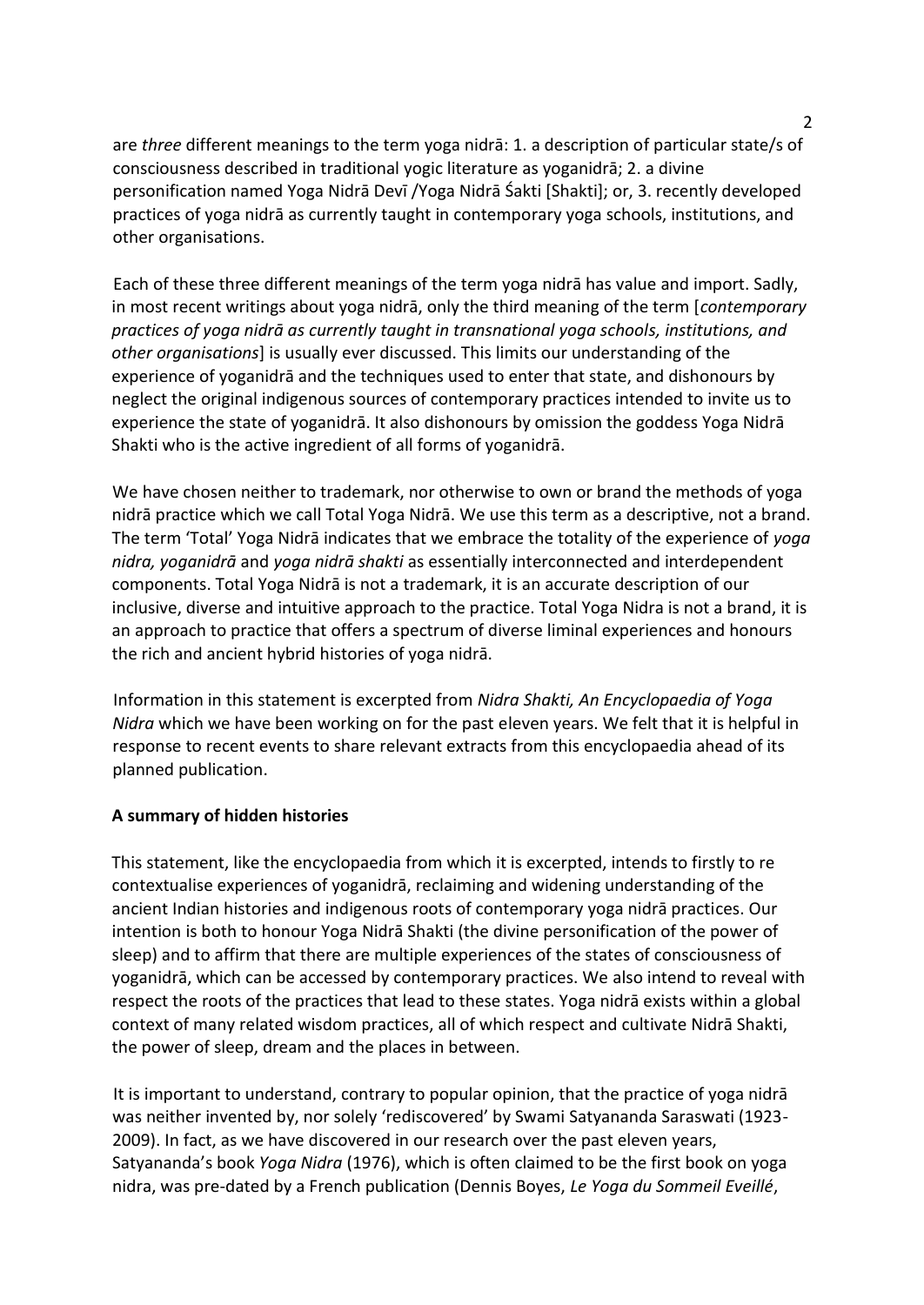1973) and was clearly also influenced by many practices developed over a century by an array of psychologists, therapists and hypnotists from around the world.

The development of contemporary methods of yoga nidrā rests upon the work of people such as Chicagoan psychiatrist Edmund Jacobson (1888-1983; author of *You Must Relax*, 1934, and creator of Progressive Muscle Relaxation), Massachusetts relaxationist Annie Payson Call (1853-1940; author of *Power through Repose*, 1891), and the Scottish surgeons and medical hypnotists James Braid (1795-1860; author of *Neurypnology or the Rationale of Nervous Sleep*, 1843) and James Esdaile (1808 – 1859; author of *Mesmerism in India, and the Practical Application in Surgery and Medicine*, 1846), who all developed various forms of proprioceptive and hypnotic relaxation techniques from 1846 through to the 1960s. The yoga nidrā techniques presented by Swami Satyananda and Swami Rama (1924 – 1996, Founder of the Himalayan Institute) are all clearly influenced by this work. But because there there are no references to this body of research in the presentations of the yoga nidrā practices promoted by the organisations they founded, few followers of these Swamis' methods appreciate the wider context of the their practices. Most practitioners are led to believe erroneously that their own tradition is the sole guardian/discoverer or re-discoverer of the practice of yoga nidrā.

Ignorance of the truly complex hybrid history and development of yoga nidrā has led to a fiercely protective proprietorial attitude within the major yoga nidrā organisations, and we believe that revealing the hidden histories of the practice may do much to offset the ownership claims and rigid controlling of the practice by such organisations. Scholarly work on the history of yoga nidrā by Mark Singleton (2005: Salvation through Relaxation: Proprioceptive Therapy and its Relationship to Yoga, *Journal of Contemporary Religion*, 20:3, 289-304, (https://doi.org/10.1080/13537900500249780 2005) and Jason Birch https://www.theluminescent.org/2015/01/yoganidra.html helpfully present evidence of this genuinely hybrid history, and reveal its roots in ancient Indian texts.

The earliest history of yoga nidrā does not begin, as most yoga nidrā organisations claim, in the Upanisads or the Tantras. In fact the origins of the practice of yoga nidrā can be traced back to the *Mārkandeya Purana* (circa 250 CE), where the very first textual reference to yoga nidrā describes the power of the goddess Yoga Nidrā Shakti Devī, who is praised in the *Durga Māhātmyam* (circa 550 CE). The power of sleep (nidrā shakti) is also honoured in other texts from the from the Shakta (goddess worshipping) traditions of India, and in the epic *Mahābhārata* (circa 3rd century BCE), where the goddess yoga nidrā is seen to be an all-powerful force whom nobody can deny. These written references to the power of the deep feminine manifesting in Yoga Nidrā Shakti are predated by ancient indigenous practices and wisdoms which were transmitted orally, often through matrilineal lineages of goddess worship.

Reaching beyond India, experiences of yoganidrā-like states of consciousness are connected to a global network of indigenous wisdom rituals and ceremonies that all use words and sounds to invite practitioners to inhabit liminal states of awareness, including lucid dream, conscious sleep and trance. Such practices include the Dreamtime practices of Aboriginal Australian peoples, the lucid dream techniques and meditations of the 'dream warriors' of the Mexican Toltec tradition, the healing dream incubation practices of Ancient Greece, and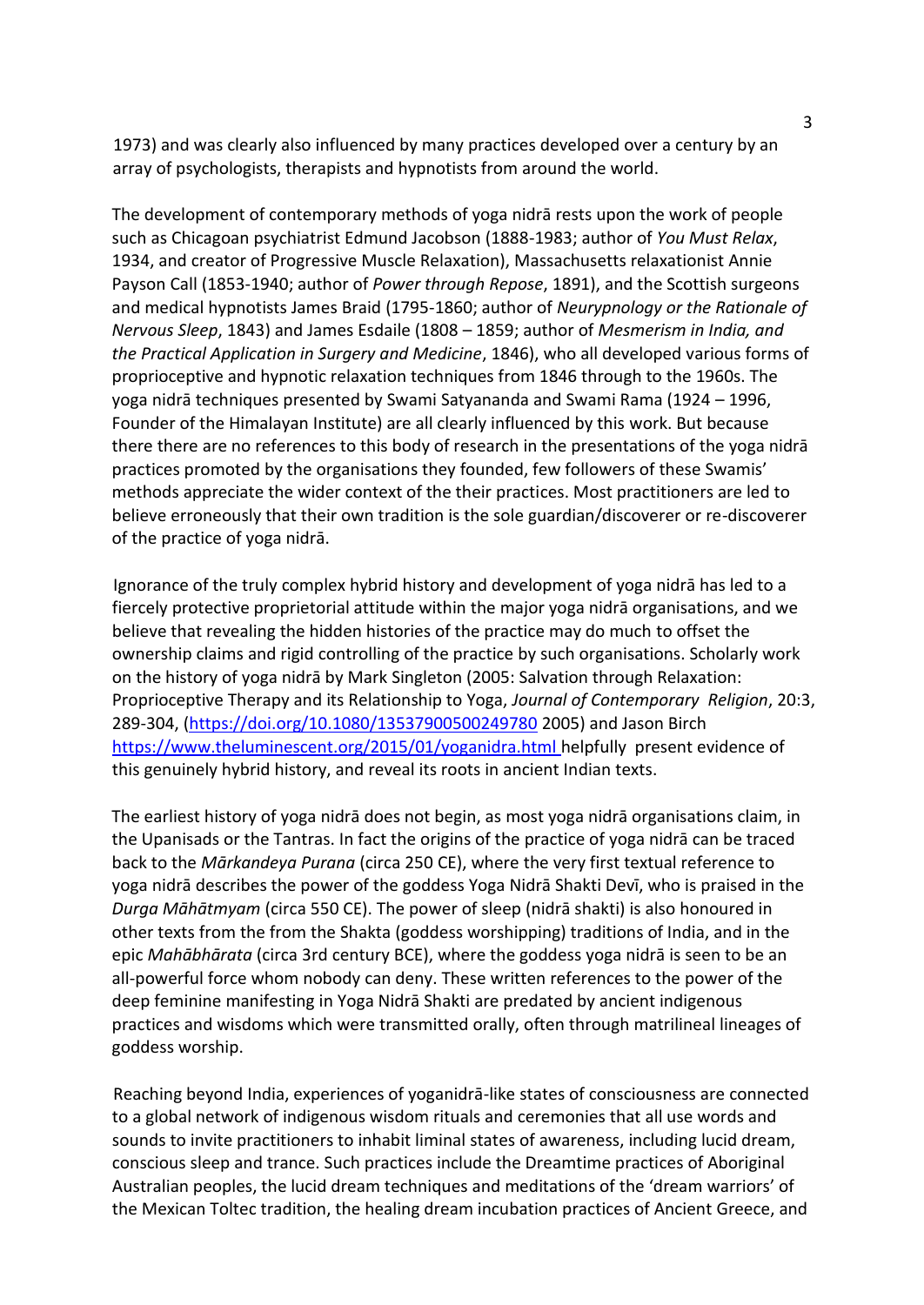the ancestor-connection practices of African spirituality, including Egyptian dream work and Xhosa Sangoma trance work, amongst others.

This rich global indigenous history, and the deep roots of the Indian tradition of worship of the goddess Nidrā Shakti as a powerful manifestation of the deep feminine, are rarely honoured or even mentioned by those who train teachers of yoga nidrā within the main yoga nidrā organisations. Instead, either through ignorance or wilful denial, simplified histories are told that valorise the founders of these organisations and omit to include the power of the goddess, the ancient Indian roots, or the indigenous practices at the roots of yoga nidrā. These simplified histories privilege the power of those founders of the schools who present edited versions of how yoga nidrā developed by centring their own roles in the process of 'discovery' or 're-invention' of a practices that they then trademark and commodify.

When we do not understand the richness and roots of a tradition it is easy to believe the rigid and limited versions of the 'ownership' or 'discovery' stories that those who have colonised and commodified the practice choose to tell. There is a direct relation between mis-representing history and the abuse of the power inherent in the practice whose history is being retold. It is a classic technique of colonisation to re-write the history of the peoples and practices that the coloniser seeks to own. To reveal the real complexity of these histories is a way to liberate the truth. This is why we have devoted much of the past eleven years to uncovering the forgotten histories of yoga nidrā, of which we have presented only a brief summary above.

We hope that as more people become aware of the nature of the hybrid histories and development of yoga nidrā, less people will believe the simplified origin stories of those who have trademarked standardised forms of the practice, and less people will accept the limited and rigid training systems that are rooted in ignorance of the hidden histories of yoga nidrā.

## **Programmed rigidity and fear vs intuitive responsiveness and kindness**

In the thirty years we have been sharing yoga nidrā, and training others to facilitate this practice, we have observed that facilitators who are trained to replicate authoritarian practices out of fear (and/or ignorance of any other approaches to yoga nidrā) tend to disempower the practitioners with whom they share yoga nidrā. Facilitators who are trained in a vacuum of ignorance of other methods and/or historic or indigenous means to experience the states of yoganidrā, also tend to disempower the practitioners with whom they share yoga nidrā. This happens because the facilitators have been instructed always to utilise the same scripts, phrases and formats developed by their guru or the founder of their school and, in trusting ignorance of any 'other ways', are thus fearful of departing from the strict edicts that 'this' way of sharing yoga nidrā is the correct and only way. Ignorance of the hybridity and diversity of the history of yoga nidrā contributes to fearful adherence to a single method of practice.

All this can create rigidity in the methods of facilitating yoga nidrā, a kind of bossy formality and/or prescriptiveness that is rooted in the certainty that there is only one way to do yoga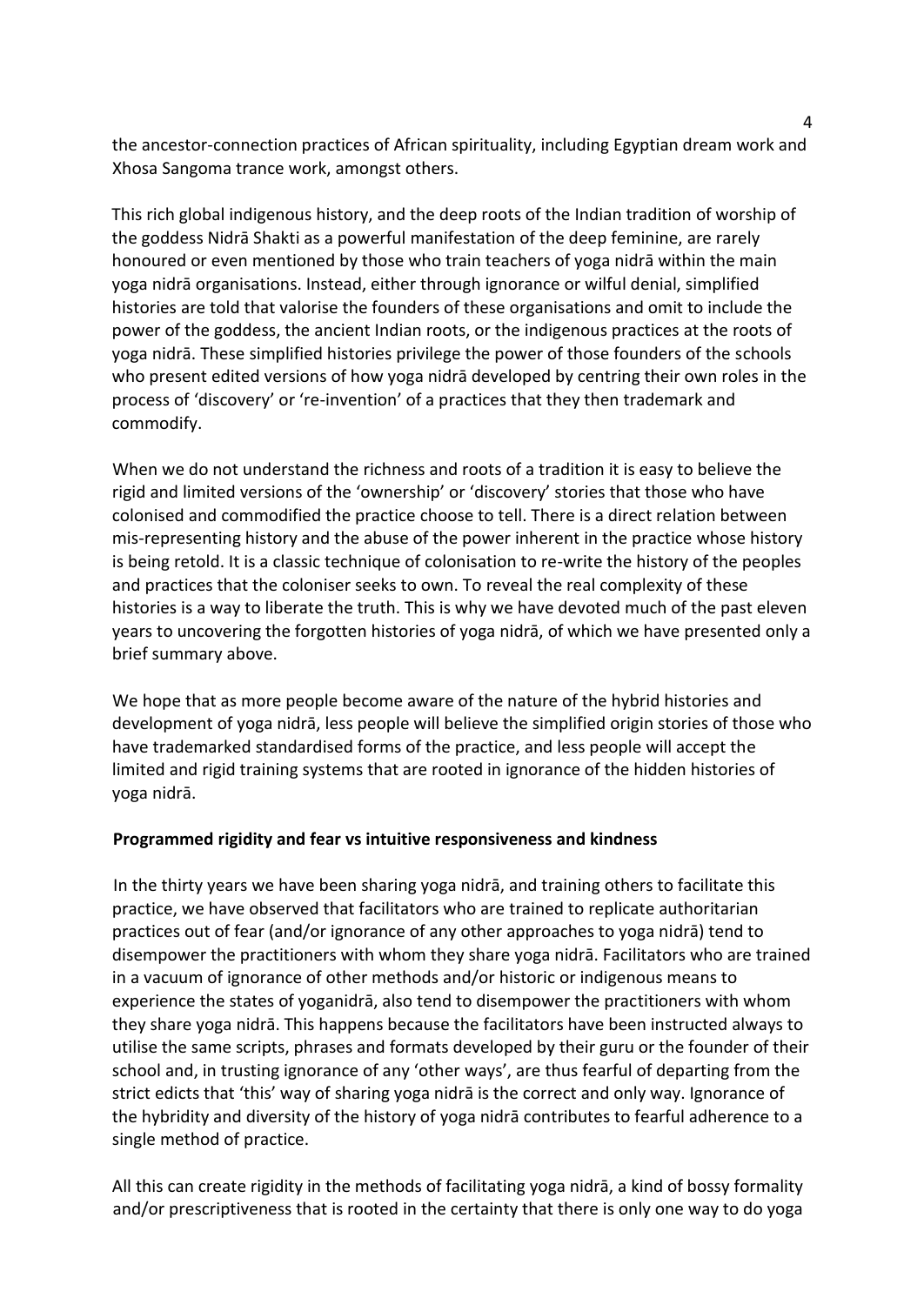nidrā: the way in which that individual facilitator has been trained. Such rigidity permits no room to honour the indigenous roots of the practice as every human's birthright, and limits both the intuitive creativity of the facilitator within the practice, and the practice of kindly responsiveness to the needs of the people for whom the practice is being facilitated. This can trigger trauma and fear in practitioners listening to yoga nidrā scripts. We believe that rigid hierarchies of control and oppression, the mis-telling of the histories of yoga nidrā, and the silencing of dissent within yoga organisations all contribute to the rigid limitations of traditional and contemporary trademarked methods of sharing yoga nidrā.

In contrast, yoga nidrā facilitators who are empowered to connect to their own intuitive and creative capacities are more likely to give practitioners agency to access their own intuitive healing resonances. The openness and trust necessary to empower facilitators to develop their own personal intuitive and creative relationship with yoga nidrā, and in turn to share this with the practitioners for whom they facilitate the practice, cannot thrive in environments where there are coverups, control and the denial of abusive histories. Closed, secretive and controlling institutional structures cannot tolerate the openness and transparency that is necessary to enable facilitators to cultivate trust in their own intuitive capacities to share the beneficial aspects of yoga nidrā.

### **Recent and historic abuses, silencing and unethical conduct**

There are proven historic and recent instances of sexual violence, sexual harassment, systemic bullying, and emotional and financial abuse by prominent teachers in all of the major yoga nidrā teaching organisations. We believe it is important for everyone who is putting their trust in the teachers and trainers of yoga nidrā to be fully informed about the nature of the behaviours of those who founded or lead the organisations with whom they are training and practising.

There is a very broad spectrum of behaviour that constitutes unethical action. Our intention here is to highlight all such actions, in so far as they are connected to the sharing of yoga nidra. The spectrum of unethical acts extends from the most egregious and violent harm to students to the denial of agency to teachers by requests that they do not deviate from given scripts. We also regard as unethical actions which might be considered by some to be acceptable 'standard US corporate practice', for example the signing of Non-Disclosure Agreements (NDAs). We believe that transparency is the foundation of trust. We observe a lack of transparency in yoga nidra organisations whose prominent teachers or founders have committed unethical acts, because these organisations choose not to share information about those acts. As independent teachers and trainers of yoga nidra we note that information about the unethical acts committed by the teachers and founders of all the leading yoga nidra organisations is not prominent in the self-presentations of yoga nidra teaching organisations to the wider world, for example on their websites and in their social media postings. This is why we feel a duty to draw attention to this information here.

A compilation of evidence including links to court papers, statements and investigations conducted into abuses perpetrated by Swami Satyananda of Satyananda Yoga (previously known as the Bihar School of Yoga), Swami Rama of the Himalayan Institute, and Amrit Desai of the Amrit Yoga Institute, are all presented here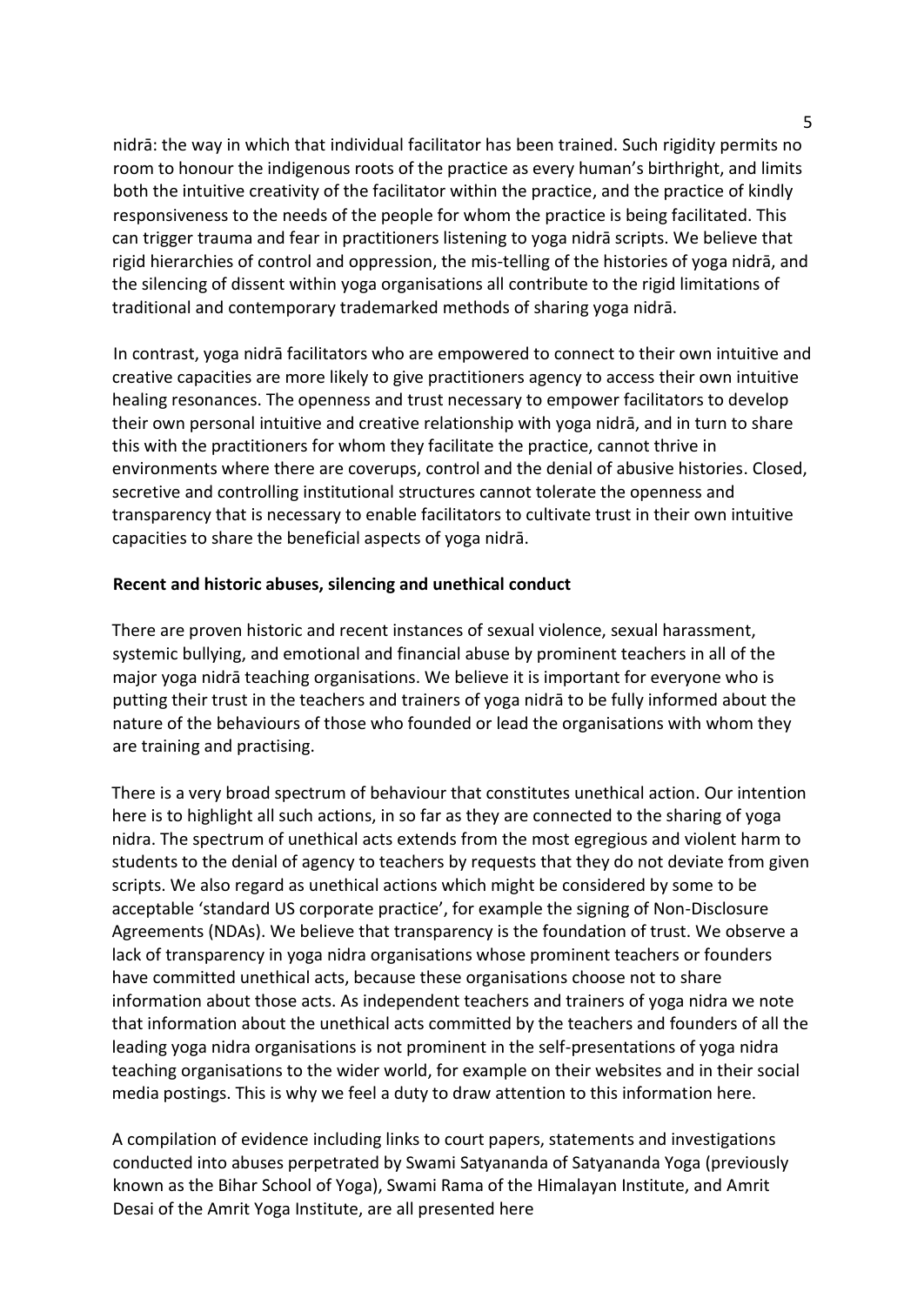#### https://yonishakti.co/the-movement

in a document prepared for Yoni Shakti the Movement for the eradication of abuse of women in yoga (YSTM).

We at YTSM and at the Yoga Nidra Network have been shocked by recent revelations of sexual harassment of a female student and employee by Richard Miller, and by the use of no-disclosure agreements (NDA's) by the iRest yoga nidrā institute (IRI). We draw your attention to statements by IRI relating to these issues, which can be found here: https://pdfhost.io/v/c2RdarPHU\_Richard\_Miller\_Statementpdf.pdf?fbclid=IwAR3mLm3UdZ I AMvRo0PvBqmKwfX-xxSFpv3Q\_RtZdRRgU3FvNp9ltZoAfprg). and here:

https://pdfhost.io/v/WKKSzNHxD\_iRest\_Institute\_Statementpdf.pdf?fbclid=IwAR24Gr43ie Z ctyNteG0ZUR\_BUzqTBVWjZCEeWzb-1aBCgQvI9SUnAn98BQo

Richard Miller's personal account of his sexual harassment of the female student and employee, and the purpose of the non-disclosure agreement (NDA) she signed after leaving iRest can be found here:

https://pdfhost.io/v/c2RdarPHU\_Richard\_Miller\_Statementpdf.pdf?fbclid=IwAR3mLm3UdZ I AMvRo0PvBqmKwfX-xxSFpv3Q\_RtZdRRgU3FvNp9ltZoAfprg

Following our first publication of this statement, Richard Miller instructed us to remove the entire post immediately. We refused to remove the whole post, on the basis that only ten per cent of this statement relates directly to iRest. Instead we redacted those portions of the statement that discussed the details of the sexual harassment and the NDA signed when the victim of the harassment ended her employment at iRest. Richard Miller has contacted us to point out that these two incidents are separate: the sexual harassment occurred in late 2012 and the NDA, which was intended to protect iRest's trademarked teachings, was signed when the victim of the harassment left her IRI job in mid-2013. Seven years later the former employee's request to be released from the NDA was denied by IRI.

We salute the bravery of the victim in speaking out about her experiences. When we first learnt about what had happened, we reached out to her to offer support and to understand the situation from her point of view. Her perspectives on what happened at IRI differ from the official IRI statements. It is correct to observe that there was sexual harassment and that the victim of that harassment later signed a non-disclosure agreement that disallowed her from training teachers in yoga nidra. It is also accurate to note she welcomed Richard Miller's resignation and has voiced a sense of optimism about the IRI Board's current response which she regards as a move towards healing and proper restoration: https://www.irest.org/blog/statement-irest-institute-board-directors Both the Yoga Nidra Network and Yoni Shakti the Movement to eradicate abuse of women in yoga (YSTM) welcome these recent announcements from IRI.

We also have concerns that this new statement serves partly to erase public awareness of the reasons that prompted IRI's response. The upbeat board of directors' announcement centres the 'growth and development' of the iRest brand, marginalises the harm that led to it, and replaces the previously published apology. New initiatives in institutional accountability are identified by the IRI board as a positive step forward in the global growth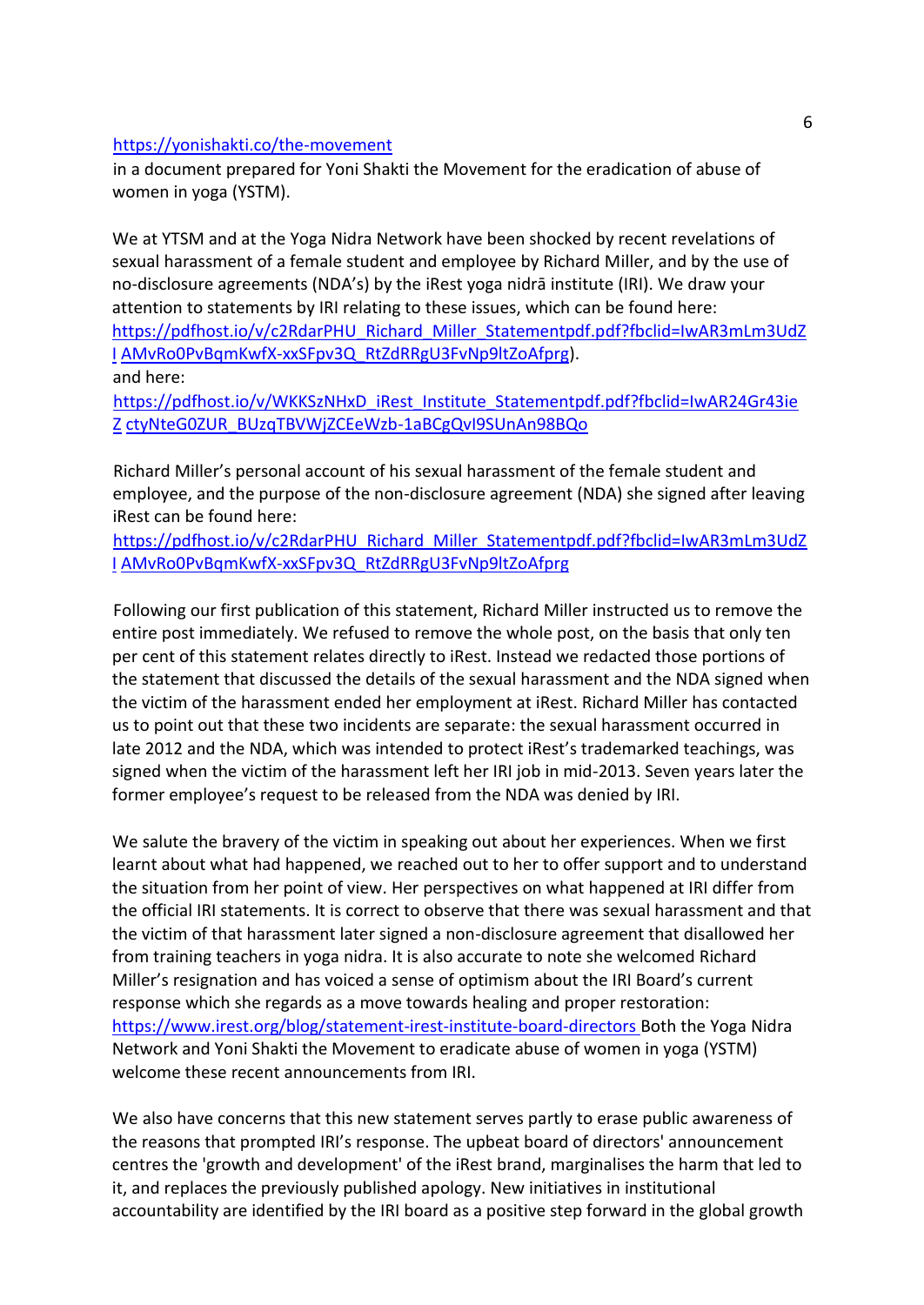of iRest as a brand. The directors present the recent changes to the iRest institute as a natural evolution of the IRI's growth towards wisdom and accountability, when in fact they are a reaction to the considerable public attention which has been drawn both to the sexual harassment and to the use of NDAs by IRI.

The new initiatives at iRest position the institution as an 'ethically informed' organisation of integrity that is willing to listen. This is a very welcome move. We are hopeful that real accountability is possible. And we shall watch with interest to see what long term changes this will bring within the iRest community and its methods of teaching, training and brand promotion. Meanwhile the current landing page of the iRest website makes no mention of any of the recent revelations and its presentation of its director and founder neither refers to his resignation nor does it mention the reasons for it: https://www.irest.org/about-irest institute

On the spectrum of unethical actions, what has happened at iRest is very far distant from the behaviours of the late Swami Satyananda and other abusers within Satyananda Yoga (previously known as the Bihar School or Yoga), or the abuses and improprieties of which Swami Rama and Amrit Desai were convicted. But it is important to recognise that in all of these organisations, the people at the top prioritise the promotion of their brand above the individuals within the organisation who may threaten the success of the trademarked form of yoga nidra which the organisation is seeking to promote.

We continue to present thoughtful critique of all structures of power whose fundamental dynamics perpetuate and hide abuses in yoga and yoga nidrā by silencing or sidelining those whose testimony may threaten the status of institutions and prominent teachers. It is clear to us that all of the prominent teachers and founders of all the major yoga nidra organisations remained in power, supported by the hierarchies they have created, whilst the people who were victims of their harassment and abuses are positioned at the margins of power, where their voices are barely heard. We feel a duty to amplify these voicesin the interests of sharing truth with transparency.

#### **Reassurance and transparency**

We know that many people within the iRest organisation may feel dismayed and upset by recent revelations. IRI has promoted the iRest brand as a global protocol for trauma informed practice of yoga nidrā. We feel for those survivors and victims of trauma for whom Richard Miller's practice of iRest has been a comfort and support in their own processes of living with trauma. For these vulnerable people especially, the news of the sexual harassment and the use of an NDA may have been very disturbing.

As people who have weathered the storms of a trusted yoga teaching organisation being revealed to have hidden abuse and protected perpetrators (https://www.yoganidranetwork.org/.../total-yoga-nidra-and...), we commiserate particularly with those teachers and trainers within the iRest community who are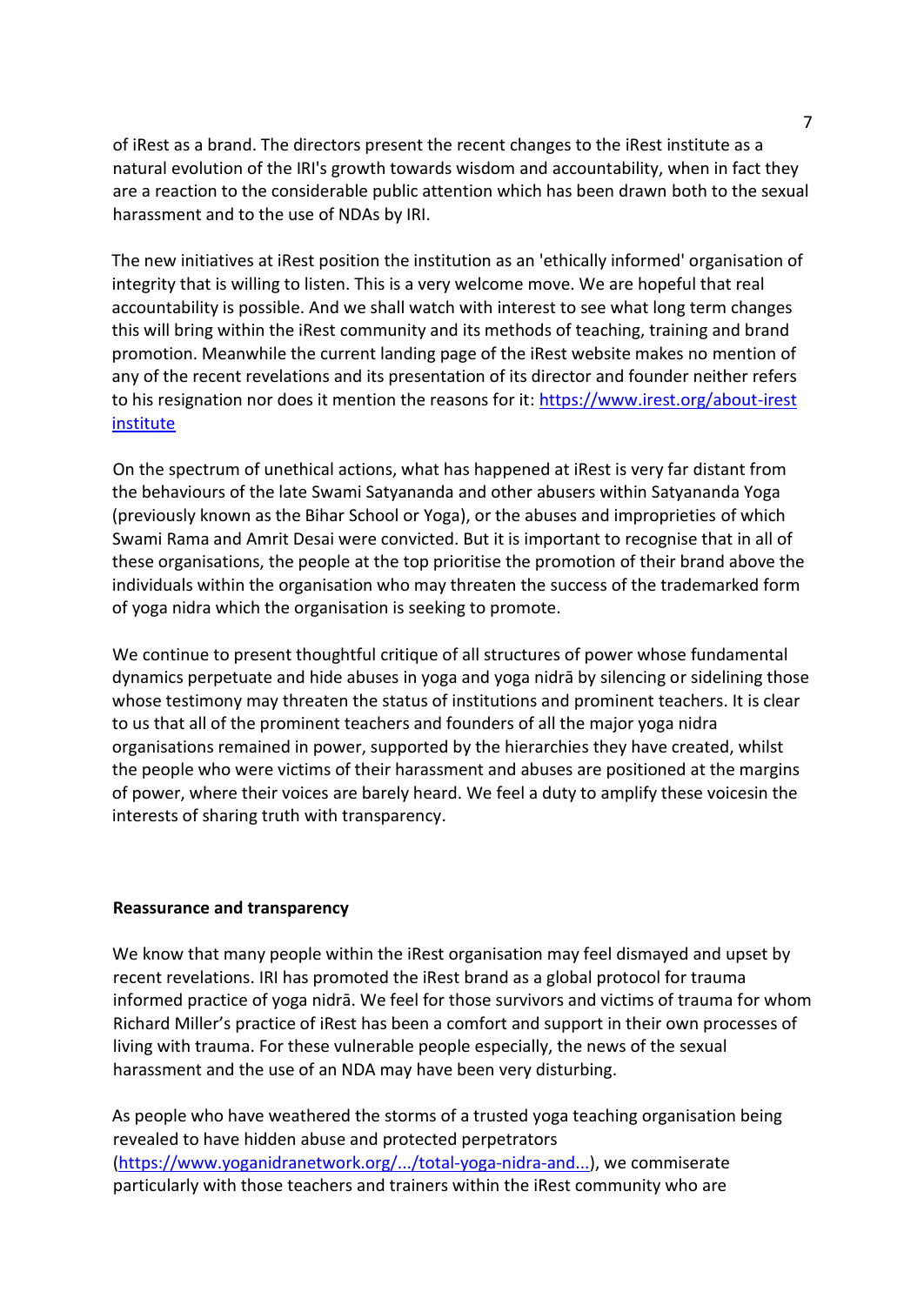endeavouring now to make sense of the paradox of a trusted teacher/trainer/mentor who offers a profoundly valuable practice whilst at the same time behaving unethically.

In 2014, when the revelations of the sexual abuse of young women and children within Satyananda ashrams was revealed by the Australian Royal Commission of Enquiry into Institutional Child abuse (https://www.childabuseroyalcommission.gov.au/.../case...), we looked to Richard Miller for wise leadership as an elder in the yoga nidrā field. Today, we stand in support of the woman he harassed, and those within the iRest organisation who may be feeling shocked, disappointed and betrayed.

We seek to offer reassurance and support to all yoga nidra facilitators and practitioners through this statement. As long-term practitioners, facilitators, and students of the art and science of yoga nidrā, we believe that yoga nidrā is too precious a tool to leave in the hands of organisations and individuals whose primary concern is the promotion of their own trademarked brand of a practice that belongs to everyone.

We at the Yoga Nidra Network are working hard to publish a complete history of the development of yoga nidrā and to make available, in the form of an encyclopaedia, a comprehensive resource for all who seek to understand of the roots, powers and possibilities of yoga nidrā to use it for the benefit of many. We believe that the nature of safe and effective facilitation depends upon the teaching methods of the organisation that trains facilitators.

We have already made public our ethical framework and operating principles. Both the operating statement and the short and long ethical statements here [https://www.yoganidranetwork.org/operating-ethics/.](https://www.yoganidranetwork.org/operating-ethics/) We also continue to extend a welcome to all facilitators of all forms of yoga nidrā in our monthly 'Open Circles' where we share practice and open discussion. We sincerely hope that our previous efforts and this statement of reassurance and reminder of the need for ethical sharing of yoga nidrā may be of value and support to the independent yoga nidrā teachers around the world. We at the Yoga Nidra Network affirm that we are endeavouring to uphold the highest ethical standards in relation to the facilitation of yoga nidrā and the manner of treating all our colleagues, students and trainees.

Uma has also established a campaign to eradicate abuse of women in yoga and to reclaim yoga as a tool for freedom, justice and planetary healing.

https://yonishakti.co/the-movement Yoni Shakti the Movement (YSTM) stands in support of victims of abuse and harassment within the yoga world. YSTM amplifies truth-tellers, agitates for justice and reparations for survivors, and continues to offer an online community space for survivors, teachers and practitioners to voice their responses to this recent revelation, as well as to amplify all efforts to reclaim yoga as a tool for justice and freedom. YSTM holds a space for all voices to be heard, especially those brave whistle blowers (such as the recent survivor of sexual harassment within IRI), who speak deeply inconvenient truths that those who value their proximity to power often wish to silence. Sadly we feel that at this moment the two campaigns are intersecting.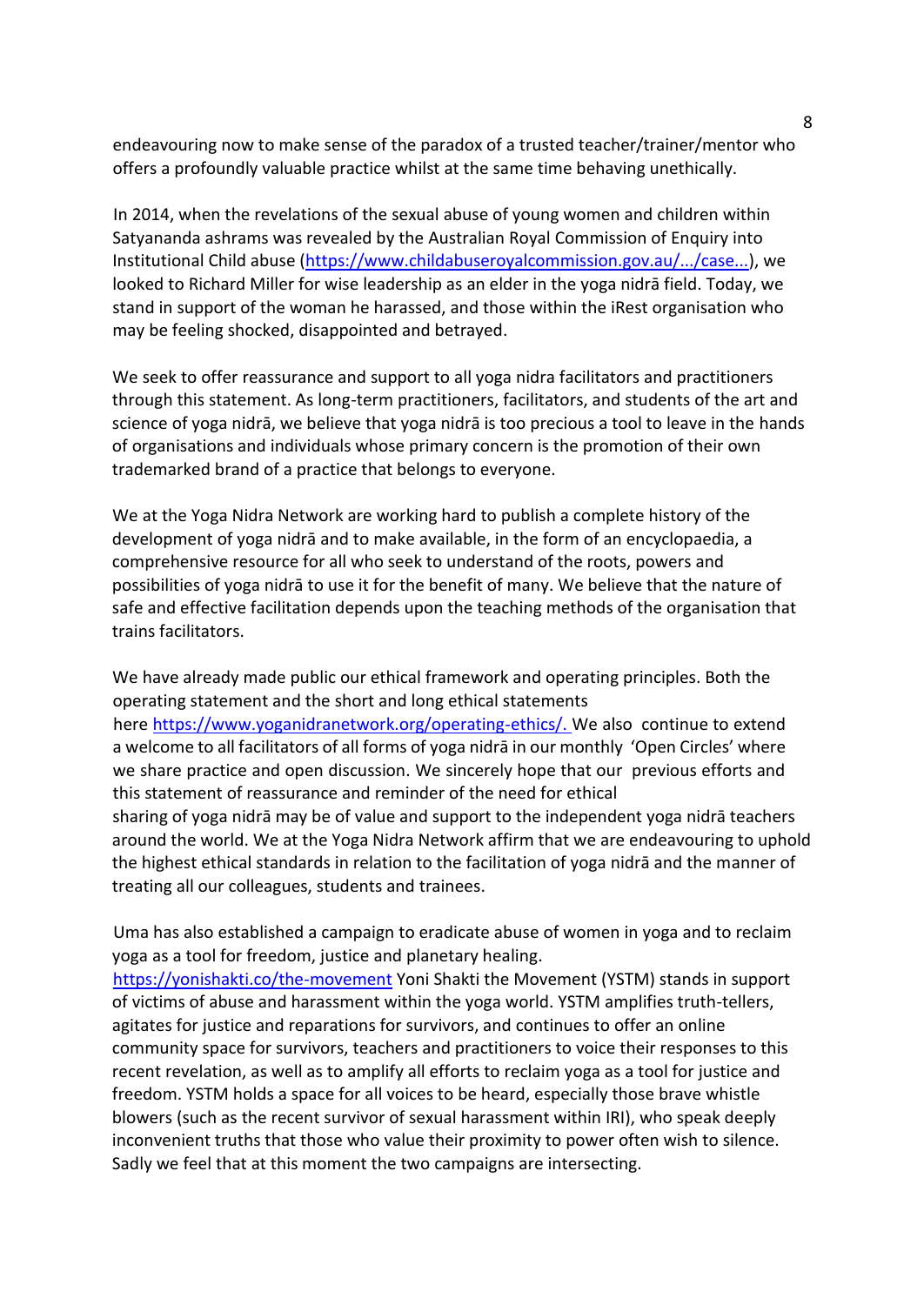We position this statement in defence of yoga nidrā at the intersection of Uma's campaigning work to eradicate the abuse of women in yoga, and our joint work with the collective of teachers at the Yoga Nidrā Network to widen access to trauma-informed and creatively empowering yoga nidrā practices and facilitation training. We at the Yoga Nidra Network (YNN), and at YSTM recall the responses to revelation of the Satyananda ashram abuses in 2014. At that time we issued this statement declaring our independence from the Satyananda yoga lineage and its teachings of yoga

nidra: https://www.yoganidranetwork.org/wp-content/uploads/2022/06/Total-Yoga-Nidra-and-Swami-Satyananda-where-we-stand-now-2014.pdf

We are concerned now, as we were in 2014, that the marvellous practice of yoga nidrā might be widely associated with the many harmful behaviours of those who claim to own it.

As yoga nidra becomes increasingly popular world-wide and the most well-known brands of yoga nidra methods reach a large global market, we feel urgently called now to issue this statement in defence of Yoga Nidra. We write in our capacity as teachers who are neither affiliated to nor aligned with the iRest Institute, Satyananda Yoga, The Himalayan Institute, Amrit Yoga Nidra, nor indeed any other of the major organisations who own yoga nidrā trademarks. We feel it is important to separate out the practice of yoga nidrā from the organisations which promote it as their brand, and who have their own histories of unethical behaviours, of which the most recent revelations at the iRest Institute (IRI) is simply the latest in many other instances in other institutes and ashrams. We ask, in relation to all of these abuses and harassments, historic and recent, when will it be that it is not the victims who surrender privileges, but the perpetrators? When will perpetrators show accountability by relinquishing the privileges which empowered them to abuse? This will only happen when we continue to amplify the voices of survivors revealing the truth, so that perpetrators, and their protectors and enablers, are no longer able to silence victims.

One of the casualties of these abuses and the silencing of victims is the relationship of practitioners with the practices they have learnt from their teachers. When we have put trust in the teachers who have taught us certain practices, our trusting relationship with the practice itself can be damaged by revelations of the teachers' abuses.

#### **A beneficial practice rests on relationships of trust**

As teachers and trainers of yoga nidrā facilitators, and as the co-founders of the Yoga Nidra Network, we wish to affirm the intrinsic value of the practice of yoga nidrā to so many, and to encourage those for whom the practice is a precious resource, to recognise that our experiences of this practice itself do not inevitably need to be tarnished by the manipulative behaviours of those who promote a particular trademarked form of yoga nidrā.

Does it matter that founders and lead teachers of all the main contemporary yoga nidrā organisations are abusers and/or perpetrators of violence and/or harassment?

If we are to be able to separate the manipulative behaviours of the abusers from the practice with which their name is associated, then transparency about the past is vital. We believe that this kind of behaviour should not be hidden away or buried in the back end of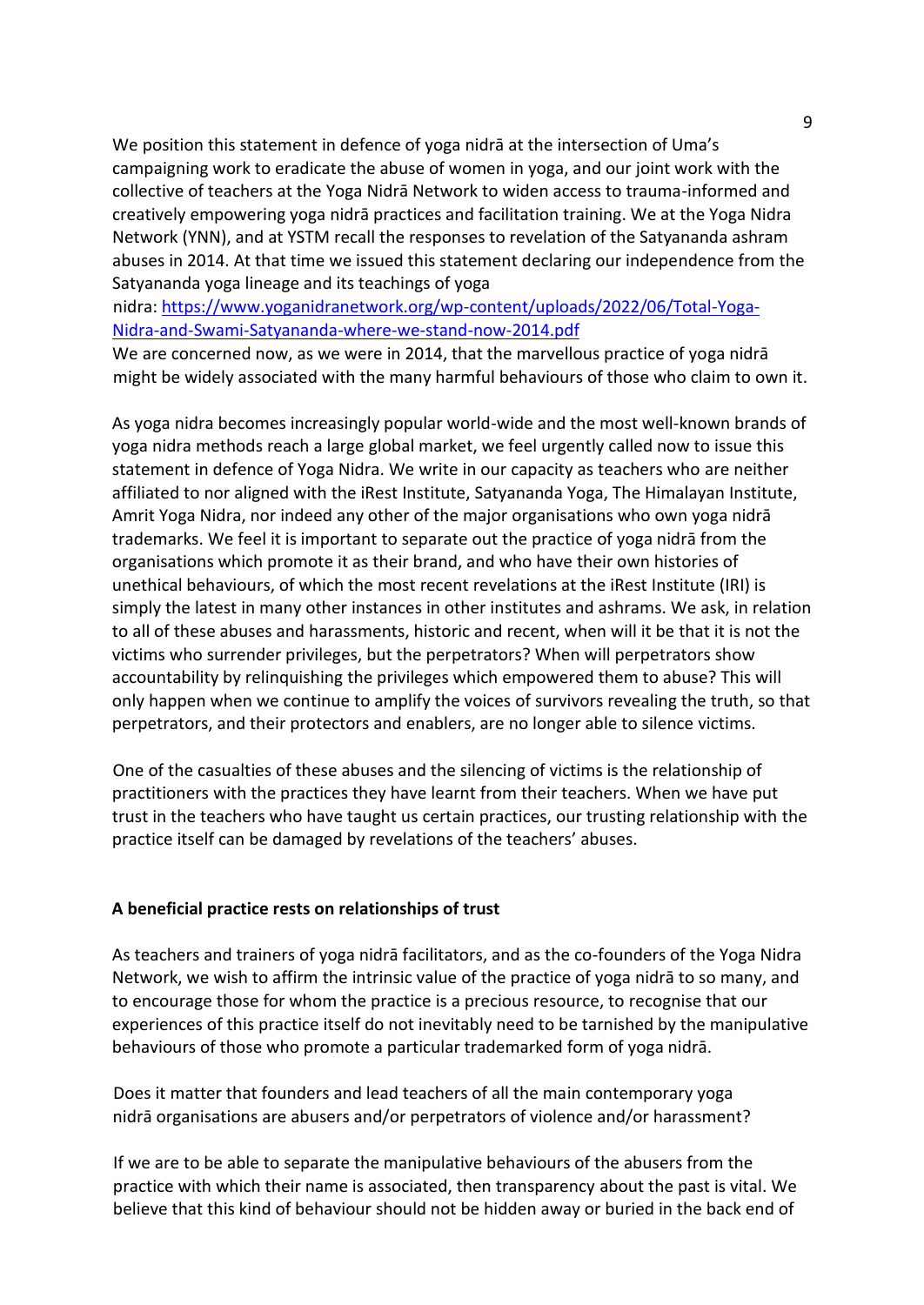websites or other people's investigations. Yoga nidrā is a practice that often invites for us to encounter with shadows from our own past which may arise in our practice. We call upon all the organisations which share yoga nidrā to practice what they preach, and to undertake to make clear public statements to clarify their responses to the previously proven cases of abuse, harassment, and financial exploitations.

We believe that institutional coverups, and failures to make open admission of previous abuses utterly compromise the capacity of the teachers within those organisations to cultivate relationships of trust and openness with their own trainers and with their students and clients. Particularly in the case of the practice of yoga nidrā, which rests upon the capacity to trust the guidance and invitations of the facilitator of the practice, the issue of trust and honesty is paramount.

# **What can we do about any of this? Actions in defence of yoga nidrā**

In Defence of yoga nidrā, we invite practitioners and teachers and trainers to inform themselves about the true histories of yoga nidrā and related methods, and to acknowledge the indigenous roots of practices that have become trademarked and 'owned' by powerful organisations.

In Defence of Yoga Nidrā, we invite those of you who may have been trained by organisations who have trademarked the practice, to ask questions about the origin and creation stories you may have been told about yoga nidrā. Those of you who train yoga nidrā teachers, we invite you to share good information to clarify understanding and to question the erroneous histories that privilege the owners of the trademarked forms of yoga nidrā as 'discoverers or 'originators' of a practice that has its roots in indigenous practices worldwide, and in the ancient histories of spiritual practice in India

In Defence of Yoga Nidrā, we invite those of you who may be students or associates of organisations with histories of abuses to call these institutions to account: ask their leaders to make clear statements about previous unethical behaviours. Do this so that all who come to receive teachings in the future may be able to do so fully informed about the actions of the past. It is only with transparency that current and future students may be fully reassured that the administration and teachers have addressed any institutional and systemic power structures that permitted the abuses to have occurred in the first place. Honesty is the basis for relationships of trust that are at the heart of the experience of yoga nidra.

In Defence of Yoga Nidrā, we invite those of you who work within these organisations to model honesty and transparency when students ask about the backgrounds of prominent teachers and founders. Tell the truth.

In Defence of Yoga Nidrā, we invite those of you who are members of these organisations, or who have been trained by these organisations, to request that their websites signpost previous unethical behaviours so that new students and clients do not stumble upon this